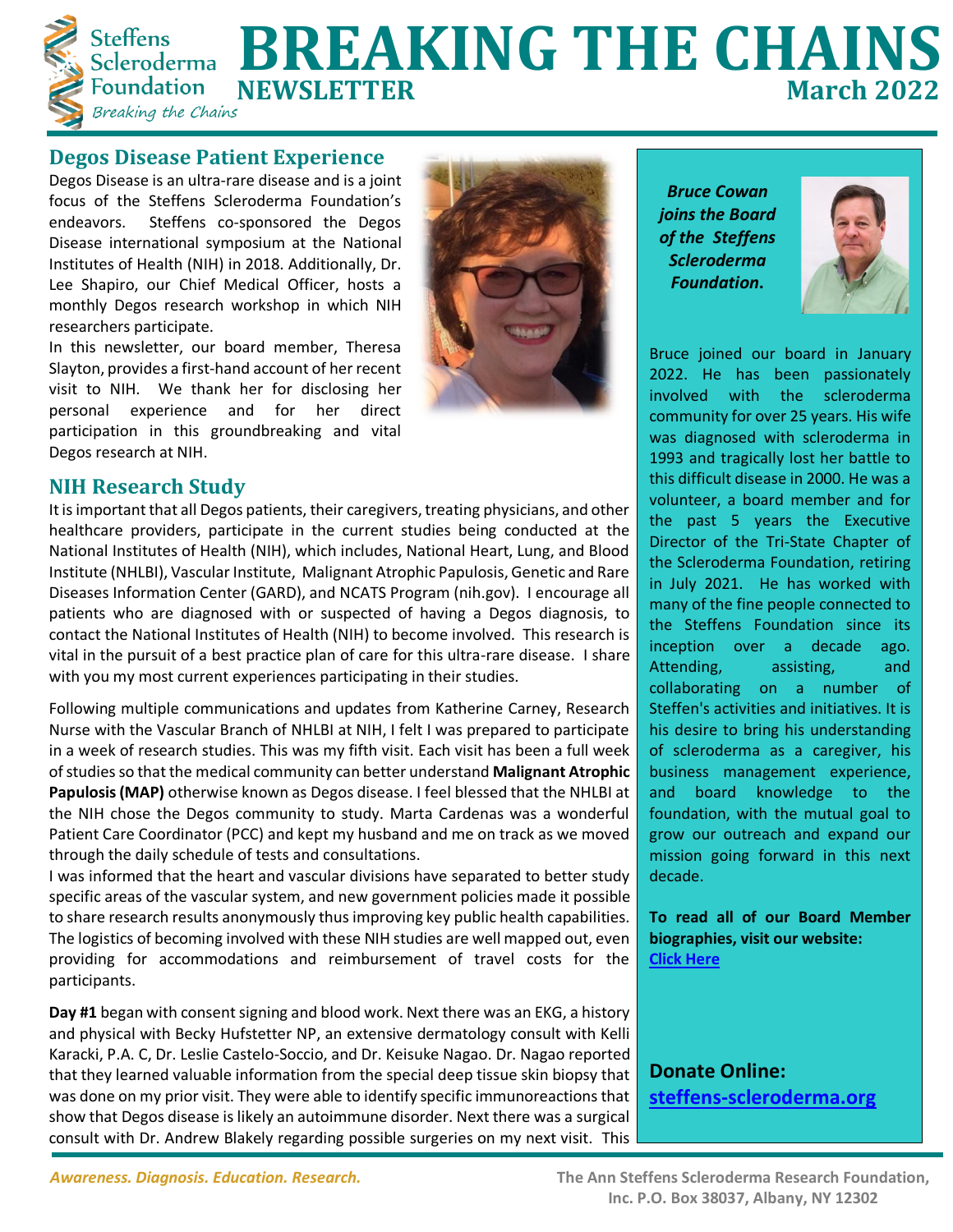

**Donate to Steffens Scleroderma Foundation**  PO Box 38037, Albany, NY 12203 518-396-5580

**Our mission** is to support and promote research toward treatment and cure of Scleroderma, Degos Disease, and other related disorders, to promote awareness and understanding of these disorders, especially among health-care professionals, and to encourage

**[Steffens-Scleroderma.org](about:blank)**

follow up will be sooner than my typical one year follow up. My brain MRI had to be rescheduled for later in the week.

**Day #2** included a Gastrointestinal (GI) consult with Dr Walter Lai to discuss future procedures that will assess the progression of Systemic Degos disease involving my GI system. They recommended this take place sometime over the next several months. I had an EndoPAT procedure done in vascular lab, which checks for healthy veinal and arterial health. I also received my first IV for PET CT and finally an Echocardiogram study. Day 2 was a busy day.

**Day #3** included a Near Infrared Spectroscopy Study (NRIS), a Vascular consult with Dr. Kanthi and Janet Valdez, a second IV for an eye angiogram with Dr. Edmond Fitzgibbon. I also had a Pulmonary Function Test (PFTs), and a 6-minute walk test followed by a Pulmonology Consult with Karry Ryan PA-C, and Kenneth Oliver MD. This was undertaken to assess my progressive exertional dyspnea (shortness of breath during exertion). They were able to schedule the brain MRI from day 1 to the end of day 3.

**Day#4** began with a third IV for a chest and whole-body Magnetic Resonance Angiography (MRA), Digit Ankle-Brachial Index (ABI) which checked blood pressures peripherally, a Coronary CT angiography, and a Rheumatology Consult with Dr. Cudricci. My day wrapped up with a carotid ultrasound.

**Day#5** started with a Cardiac MRI and a targeted MRA of my left subclavian artery, both of which took about 2 ½ hours. The Rheumatologist requested additional bloodwork. We were able to start driving home around noon of day 5.

Given the knowledge that the NIH research community has already acquired from participating Degos patients, they requested we remain involved with them, so researchers can continue with further testing to better understand this disease. Their current focus is on the progression of Degos disease to the Central Nervous System (CNS), which is the brain and spinal cord. My personal experience when communicating with Degos patients from around the globe, is that I have heard of this CNS involvement presenting in young adults and children. I plan to offer all that I can by participating with NIH so that the Global Medical Community will someday have an immediate plan of care for their patients presenting with signs of Degos disease (MAP).

## **Student Research Projects**



**Giovanna Fichera** is completing her entry-level doctorate degree in occupational therapy (OT) at Russell Sage College. She became interested in Scleroderma after attending the **Steffen's Scleroderma IPE** event in 2019. Ms Fichera continued to pursue this interest with three classmates, who focused their master's research around this under-investigated, autoimmune disease. The graduate students completed a study titled "3D Hand Model for

Splinting Scleroderma Patients." This investigation resulted in preliminary data analysis to facilitate application of this novel splinting technique to actual patients which is Ms. Fichera's doctoral research project taking place over a 14 week period beginning in May of 2022.



**Get a jump start on Spring!**

**Surprise Mom for Mother's Day!**

**Steffens Scleroderma Foundation is hosting an online fundraiser with Flower Power Fundraising.**

**50% of the proceeds go to the foundation**

**Order directly from our online store and orders will be shipped directly to you**

**For more information, visit our website:**

**[Order Now](https://www.steffens-scleroderma.org/events/current-fundraisers) Store closes May 15th**